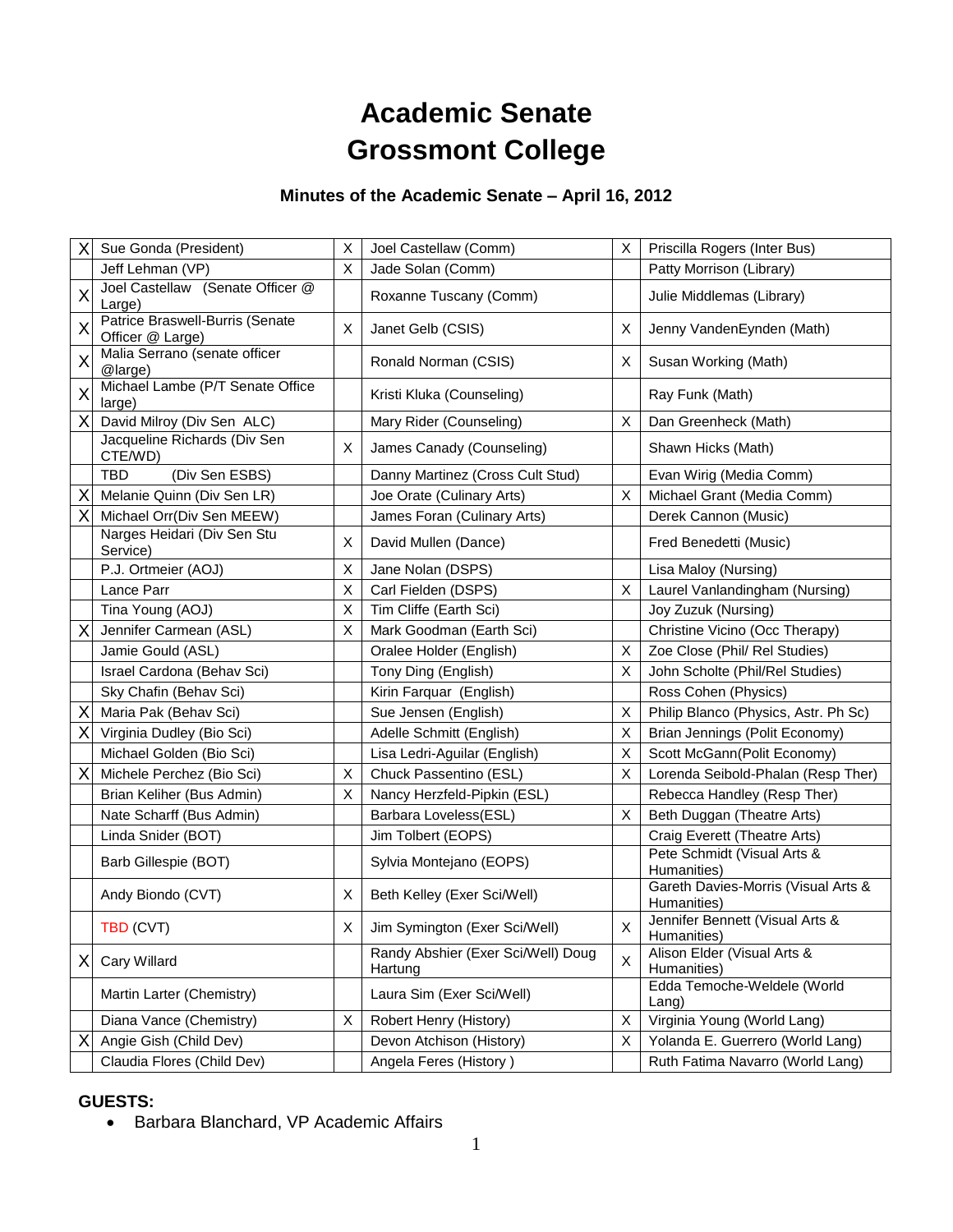- Denise Schulmeyer, Professional Development Coordinator
- Sheridan DeWolf, Interim Dean Career Tech Ed, Workforce Development
- Michael Reese, Dean Math, Natural Science, Exercise Science and Wellness
- Janice Johnson, Articulation Officer/Counselor Grossmont College
- Carrie Clay, Dean-Assoc/Career and Technical Education

#### **RECORDER**: Rochelle Weiser

# **I. CALL TO ORDER (11:05)**

## **A. Public Comment**

**David Milroy:** David wanted to let the Senate know he has petitions to sign for the new "merged" tax initiative; a compromise between the millionaires tax and the governors proposed sales taxes. Some discussion occurred as to whether or not this initiative commits to community colleges; 11% of the revenues would be designated for community colleges.

## **B. Approval of Agenda**

A motion was made to approve the day's agenda. **M/S/U** Lambe/Fielden

**C. Approval of Minutes from March 19, 2012. M/S/U** Braswell-Burris/Willard

# **II. PRESIDENT'S REPORT – Sue Gonda**

- Only 3 more Senate meetings remain; April 30th, May 7th, and May 21. These meetings are important as the Senate Committees will report on their work for the year.
- Sue reported on the College Planning Forum, noting that the Chairs and Coordinators were invited to attend this year. The key points from this forum were; streamlining student access and increasing student success. Sue noted a brief overview of the forum was given in the President's e-mail newsletter and a more complete report would be coming.
- Reminder: The Chancellor's invitation to this month's pre-board meeting" "Conversations on Student Success; what core indicators tell us." She encouraged everyone to attend.
- Note two State Senate bills currently under consideration; SB 1560 tying college funding to student completion, and authored by East County's State Senator Anderson; AB 2591 tries to stop to midyear "take backs" from the community colleges through backfill funding. Sue will forward the information for writing letters
- At this time GC has no plans to cut programs; on the contrary, the plan is to preserve them. The Enrollment Strategies Committee discussed which programs were in danger of not meeting load for their faculty due to upcoming fall course reductions. Accordingly, a small amount of the LED gained by cancelling Summer was allocated to Health Professions to preserve two programs. Chairs and administration will continue to monitor the programs. There will be no surprises about cut programs. Sue reminded Senators that the Enrollment Strategies Committee and the Planning & Resources Council meetings are open and anyone with questions can sit in on the meetings.
- Sue reported that the Spring Plenary Session will be April 19-21 in San Francisco. Most of the resolutions pertain to student access and student success. She will send the resolutions out to the Senators.
- Brief update on the budget: the state is deferring payments to the colleges. Approximately \$961 million is due to all the Community Colleges, yet the state will not pay out until July and October, forcing colleges to borrow in the interim. In our District, the anticipated deficit for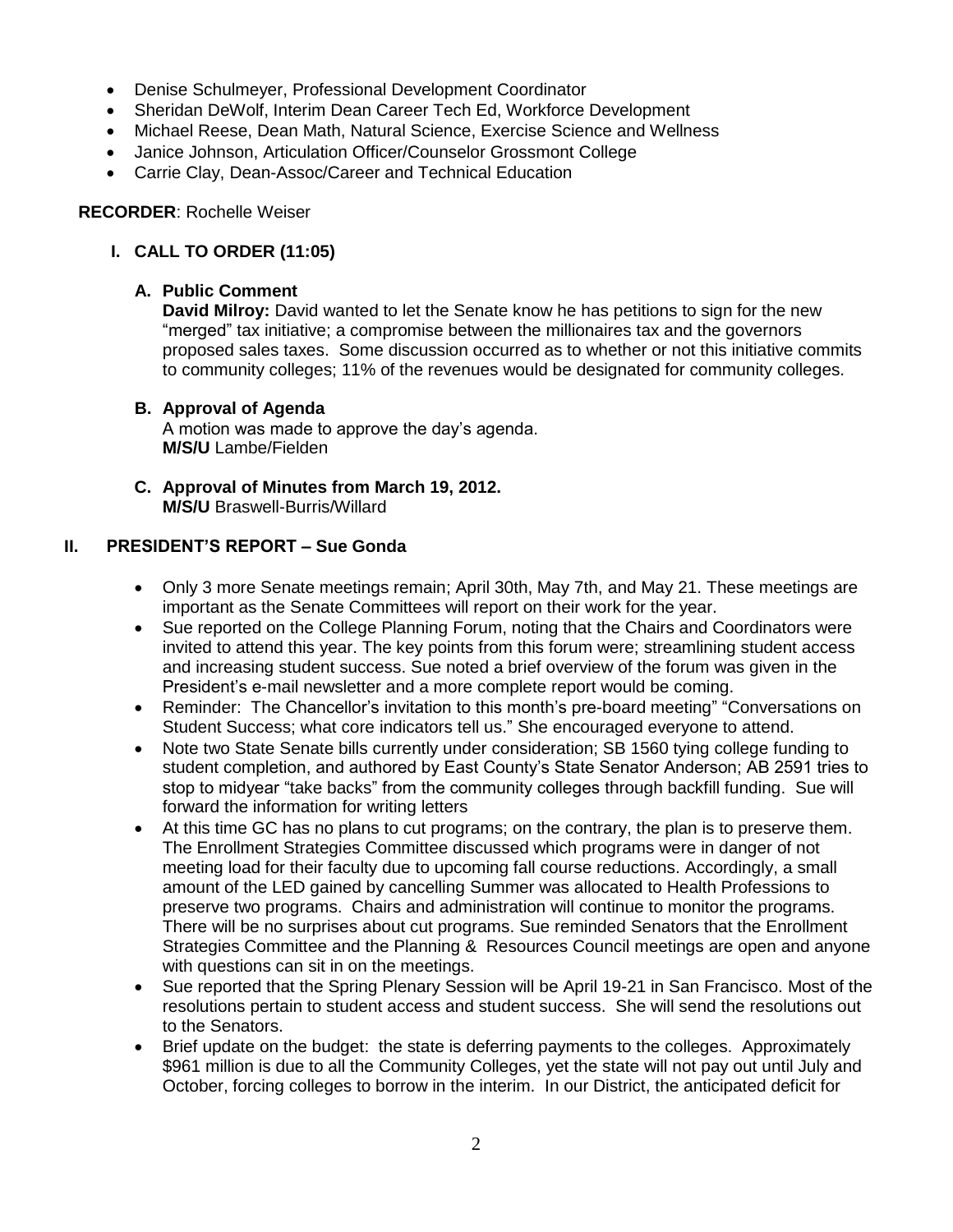next year's budget is down to \$1.3 million, but there are remedies under discussion fill that gap.

#### **III. COMMITTEES**

#### **A. Program Review**

Steve gave a brief report: The following reviews are completed: ESL, Dance and World Languages. The following are in process; Media Communications, Music, History. The committee hopes to have the English, Social and Behavioral Sciences Division completed by the end of the Fall. Math, Natural Science, Exercise Science and Wellness Division are next and the committee hopes to begin next Spring. The committee is impressed by the content of the reviews, noting the passion and insight for the programs by the participants. Steve extended a big thank you to the committee and their work. Steve also noted Shirley Pereira's work as Research Liaison in helping the departments sort through the data and make use of it in their reviews. Reminder: everyone working on program review should contact Shirley, Pam Wright or himself with questions.

Sue noted that the information contained in a department's Program Review can be used in the planning process; the recommendations can be used when asking for program funding.

#### **IV. ACTION ITEMS**

#### **A. Instructional Peer/Manager Evaluation Form**

Sue reviewed the Instructional Peer/Manager Evaluation Form.

A motion was made to put the form on the table. M/S Lambe/Willard

Mike Lambe reported that the Academic Senate Part-Time Faculty Committee had reviewed it and accepted it as written. Sue commented that the final copy will have boxes for check marks on the number section. Some items mentioned in discussion were;

- Add descriptors/criteria for the number scale being used.
- Note that 3.5 meets standard, but the final score of 3.5 includes student, manager and peer evaluations.
- Add Contract language regarding instructions on evaluations and what is included.

It was suggested that rather than adding the above information to the evaluation form, the following would be helpful:

- Create a rubric for the numbers scale.
- Create a separate instruction form that includes the contract language.
- Host additional evaluation training sessions

Sue noted that the State Academic Senate is working on a White Paper regarding best practices for faculty evaluations. Once that document is published GC may want to use it in creating an instructional form.

Cary called for the question; motion passed to accept the Peer/Manager Evaluation Form. 2 no/0 abstentions

Sue noted the form will now go to the union for negotiation.